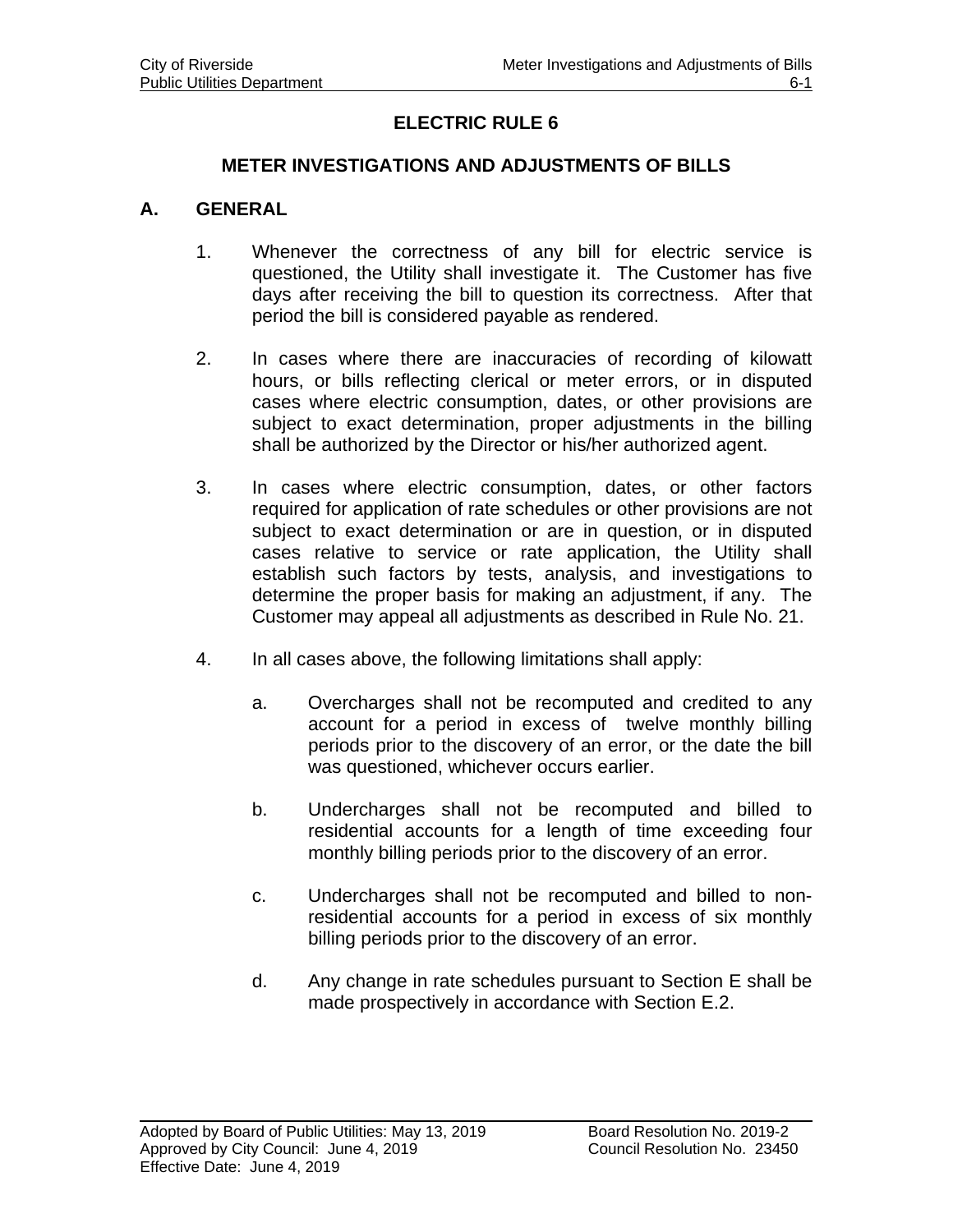## **B. METER INVESTIGATIONS**

## **1. Meter Verification Read**

Whenever the accuracy of an electric meter reading is questioned, the Customer may request that the meter be re-read. Upon such request, the Utility shall re-read the meter. The Customer may witness the read, or have a representative present. No charge will be made for this reading except under the following conditions: If a Customer requests an additional special read within 1 year of receiving a free meter re-read, a service charge may be assessed. If the original meter reading is found to be in error, the service charge will be removed.

If the re-read is the result of an access problem, refer to Rule No. 13, UTILITY'S RIGHT OF ACCESS.

### **2. Meter Test**

Whenever the accuracy of an electric meter is questioned, the Customer may request that the meter be examined and tested by the Utility. Upon such request, the Utility shall examine and test the meter. The Customer may witness the tests, or have a representative present. No charge will be made for this test except under the following conditions: If a Customer requests an additional test (or tests) within 1 year of receiving a free meter test, a deposit will be required prior to receiving a test.

If the meter is found to register over 2% more than actually passes through it under conditions of normal operation, another meter shall be substituted and the deposit refunded to the Customer. If no error factor is found, or if an error factor is found, but is less than 2% the deposit shall be retained.

#### **3. Misdirected Service or Wiring Alterations**

If the Utility finds the electrical wiring has been altered by the Owner/Customer, Owner's agent, or tenant at the Premises to redirect electricity service which causes electrical consumption to be registered on meters(s) other than the meter provided by the Utility for the Premises, the Utility is not responsible for correction of electrical wiring or adjustment to metered consumption.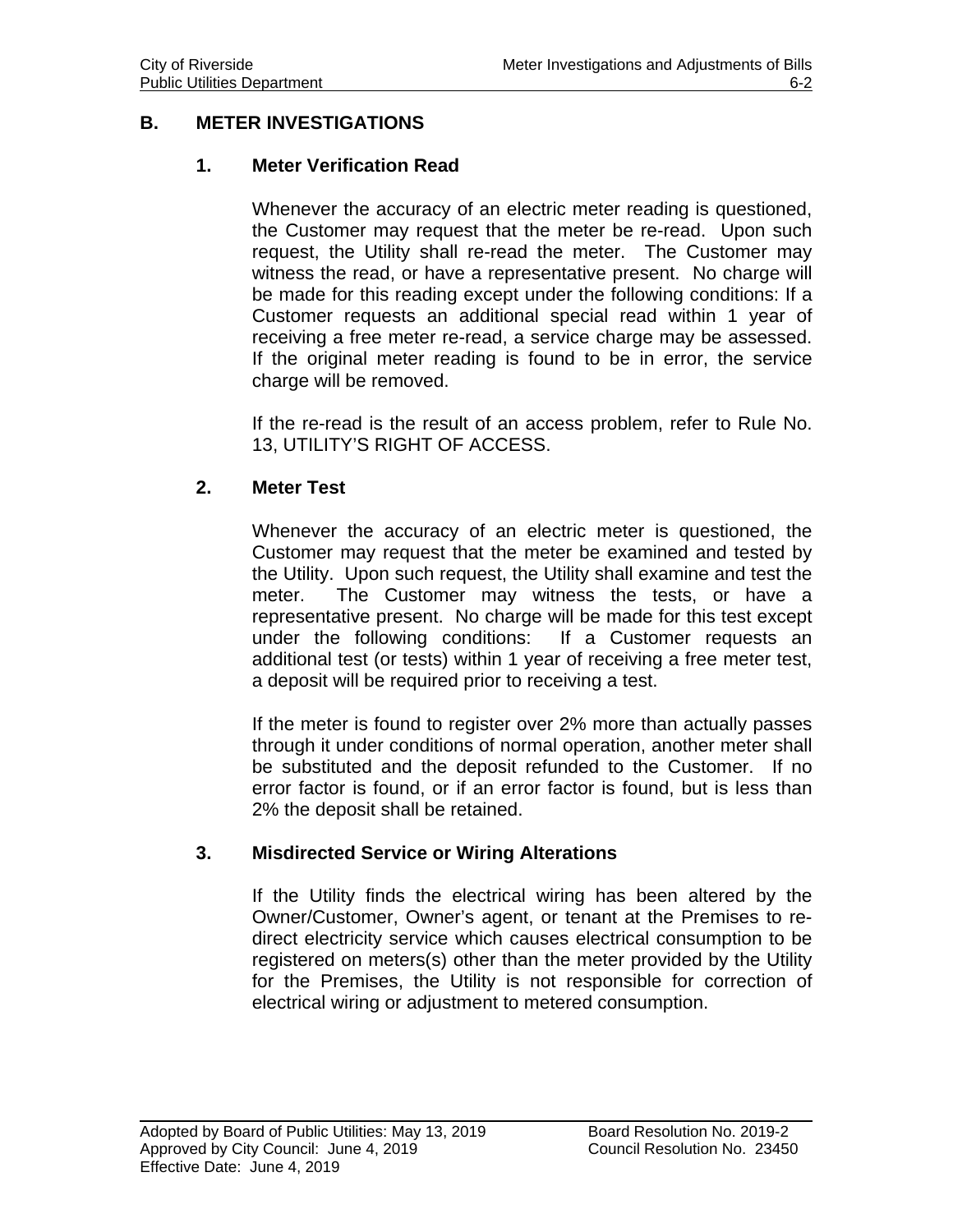## **C. ADJUSTMENT OF BILLS FOR METER ERROR**

#### **1. Mis-read or Estimated Read**

When an electric meter is found to have been mis-read or estimated incorrectly, the Utility shall correct the reading and adjust the Customer's account. A corrected bill for the last billing period involved in the correction may be sent.

#### **2. Fast Meters:**

When an electric meter is found to be more than 2% fast, the Utility shall credit to the Customer the overcharge based on the corrected meter readings for the period in which the meter was in use, in accordance with section A-4.

#### **3. Slow Meters:**

When a meter is found to register more than 2% slow, the Utility may render a bill in accordance with section A-4 for electricity consumed but not charged for in bills previously rendered.

#### **4. Non-Registering Meters:**

If a previously properly registering meter fails to register during any period, the Customer shall be charged with an average consumption as shown by the meter when in use and registering correctly during a corresponding season. If no corresponding seasonal history is available, the Utility shall estimate consumption based on actual usage after the meter has been replaced, using seasonal variations. Additional adjustment may be made after Customer provides acceptable verbal or written proof to the satisfaction of the Utility. Undercharges shall be computed in accordance with section A-4.

#### **5. Mismarked Meters:**

If the Utility finds within 12 months from new meter installation date, the new installation of the electric meter canister was mismarked by the Owner or owner's contractor, and the consumption on the bill is incorrect due to the wrong meter being billed to the occupant, the Utility may adjust the bill based on actual consumption as registered on the correct meter as prescribed in section A-4. Any excess that cannot be billed to the occupant shall be billed to the Owner.

 $\overline{a}$